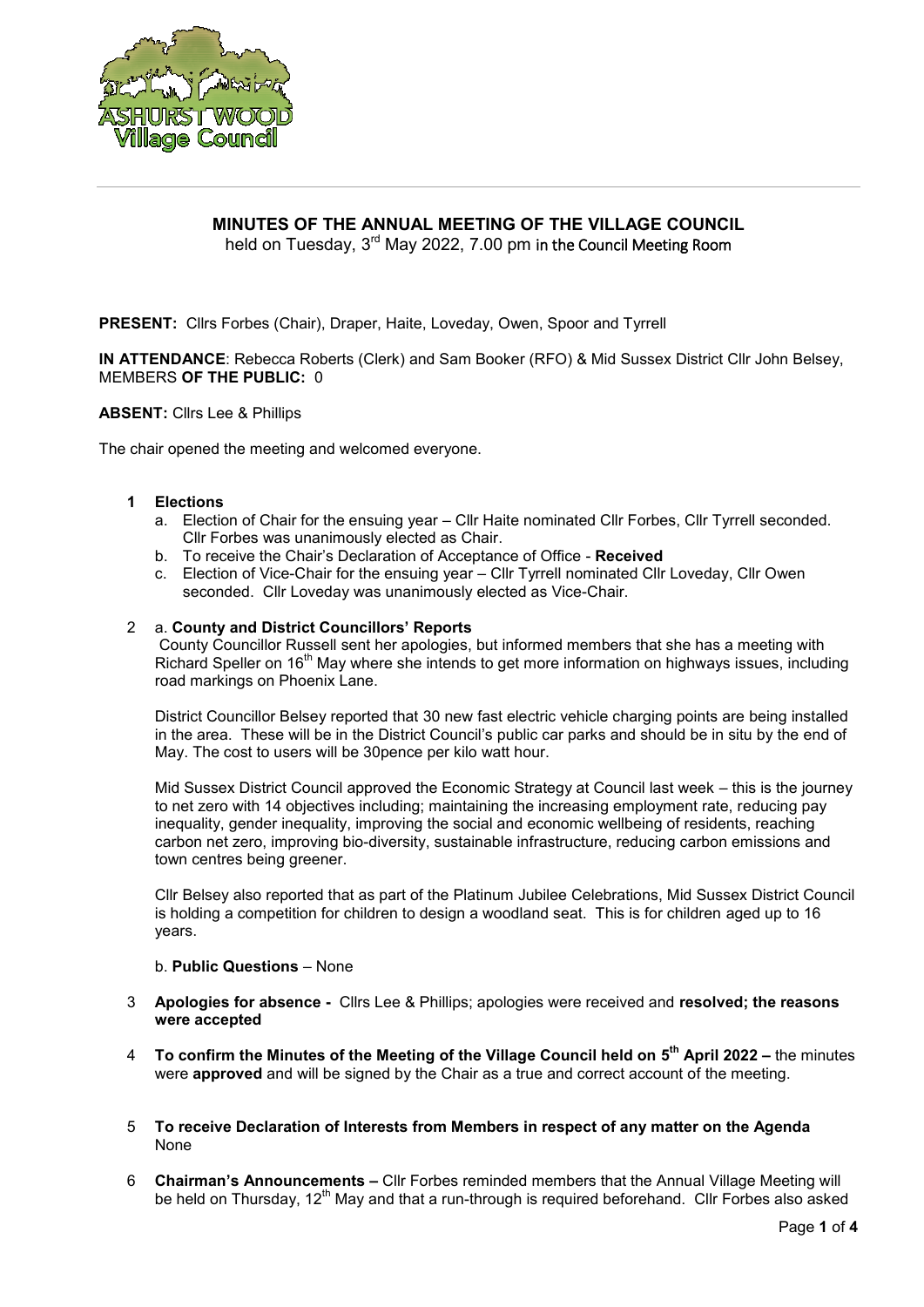

if anyone was available to collect wine glasses, wine and nibbles. There were no volunteers – Cllr Forbes will organise.

## 7 **To review and confirm committees, structure, terms of reference and delegated powers -**

- a. Planning
- b. Finance & Administration

It was agreed to continue and confirm the committees, structure, terms of reference and delegated powers as well as the existing membership.

## 8 **To appoint members for each Committee**

- **Resolved:** committee membership agreed as follows:
	- a. Planning Committee whole Council
	- b. Finance & Administration Committee Cllrs Philips, Forbes, Draper, Haite, Spoor and Tyrrell

## 9 **To elect Chair and Vice-Chair for each Committee**

- a. Planning Cllr Forbes nominated Cllr Tyrrell as Chair, seconded by Cllr Loveday **resolved**, Cllr Tyrrell was unanimously elected as Chair. Cllr Forbes nominated Cllr Spoor as Vice-Chair, seconded by Cllr Haite; **resolved,** Cllr Spoor was unanimously elected as Vice- Chair
- b. Finance & Administration Cllr Philips was nominated as Chair by Cllr Forbes and seconded by Cllr Loveday – **resolved,** Cllr Phillips was unanimously elected as Chair. Cllr Forbes nominated Cllr Draper as Vice-Chair, seconded by Cllr Haite; **resolved**, Cllr Draper was unanimously elected as Vice-Chair.

### 10 **To review and confirm Working Groups**

- a. Events Working Group
- b. Allotments Working Group

**Resolved**; members agreed to continue with the above working groups, which will meet as necessary

### 11 **To review and confirm Standing Orders and Financial Regulations**

Resolved; the Standing Orders and Financial Regulations were reviewed and confirmed

- 12 **To confirm the Council's current policies:** Financial Risk Assessment / General Risk Assessment / Complaints Policy / Freedom of Information publication scheme / Documentation and email retention scheme / Grant Funding Policy / Local Government Association Code of Conduct / Pre application meetings with developers / DBS Policy / Equal Opportunities policy / Privacy Notice GDPR / Mourning Protocol – **Resolved;** the Council confirmed the Council's Policies
- 13 **To confirm the bank signatories for the Current and Deposit accounts (**to be members of the Finance and Administration Committee) **–** Members resolved to continue with the same bank signatories as last year; Cllrs Draper, Forbes and Phillips
- 14 **To approve list of Council Assets –** the Council reviewed and approved the list of assets
- 15 **Council Insurance –** to agree to continue with BHIB until 2023 as approved in May 2020 **Resolved;** members agreed

### 16 **To appoint representatives to outside bodies –**

- a. Ashurst Wood Village Centre Management Committee Cllr Forbes was appointed
- b. Ashurst Wood Youth Club Management Committee Cllr Tyrrell was appointed
- c. West Sussex County Council Local Committee (CLC) all Council members appointed
- d. Parishes Cluster Group Cllrs Forbes and Phillips were appointed
- e. Parish, Town and District Communications Group Cllr Lee was appointed
- f. Mid Sussex Association of Local Councils (MSALC) Cllr Forbes and Tyrrell were appointed
- g. West Sussex Association of Local Councils (WSALC) Cllrs Forbes and Tyrrell were appointed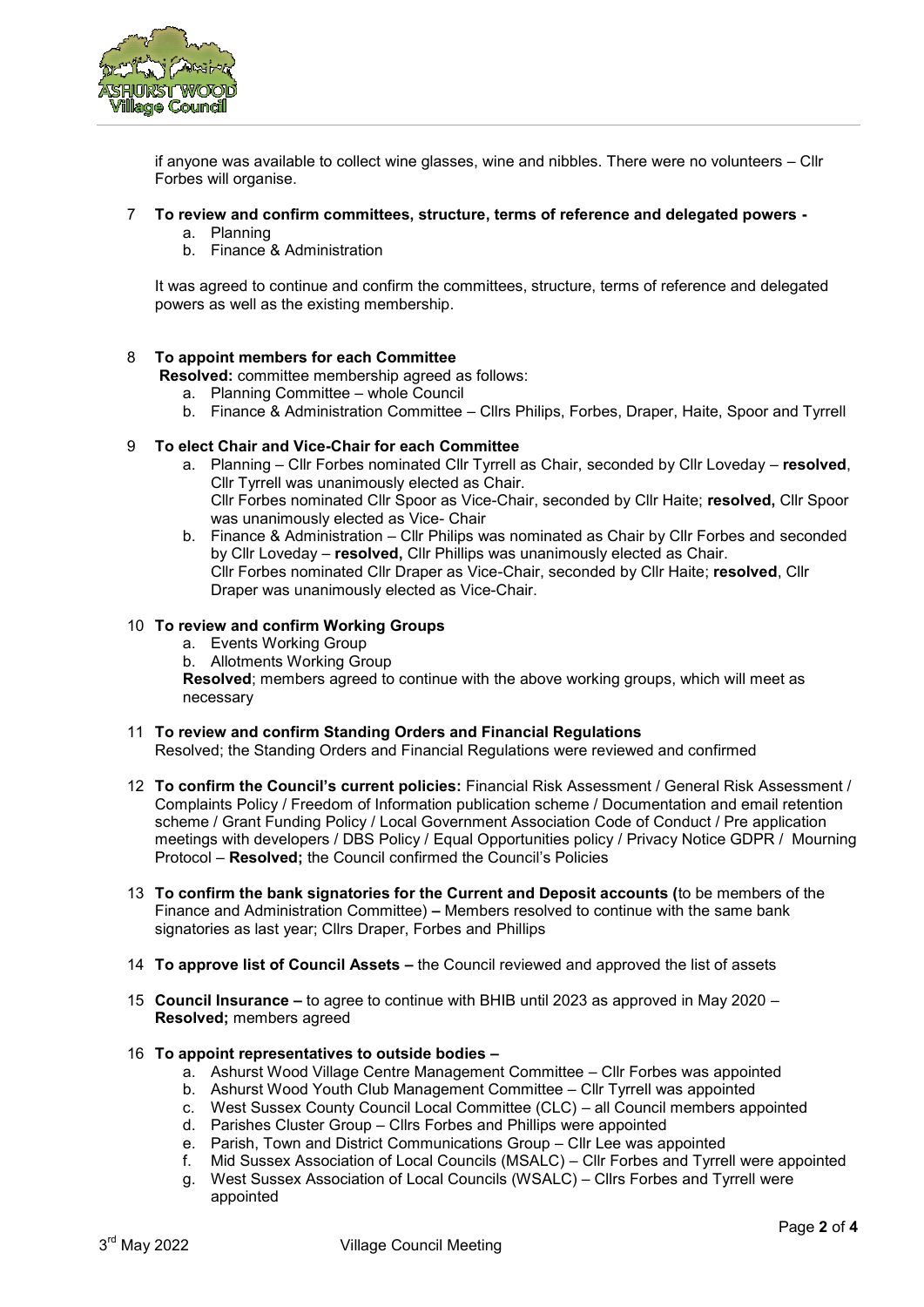

- h. Parish Liaison Panel of the Ashdown Forest Conservators Cllrs Phillips and Tyrrell were appointed.
- i. Rotary Councillors Forum Cllrs Lee and Haite were appointed

# 17 **To confirm Annual Subscriptions**

- a. Society of Local Council Clerks (SLCC) membership for the Clerk and RFO to approve the annual membership and expenditure of up to £340 – The Council **approved** the annual membership and the expenditure of up to £340
- b. Association of Local Council Clerks (ALLC) membership for the Clerk & RFO to approve the annual membership and expenditure of up to £90 – The Council **approved** the membership and expenditure
- c. West Sussex Association of Local Councils (WSALC) and the National Association of Local Councils (NALC) annual membership and the expenditure of £566.54 (£465.52 for WSALC and £101.02 for NALC) – The Council **approved** the expenditure.
- d. Mid Sussex Association of Local Councils (MSALC) approximately £10 per annum The Council **approved** the expenditure
- 18 **To confirm contracts, agreements and licences** (amounts are based on previous year and may change slightly at renewal)
	- a. MSDC Rural Management Agreement for John Pears Recreation Ground
	- b. British Telecom: Telephone and Broadband (direct debit)
	- c. KCS: Photocopier and stationery (direct debit)
	- d. Rialtas Business Solutions (RBS) ALPHA account software (5 user £172)
	- e. Rialtas Asset Register support & maintenance £165
	- f. Moneysoft Payroll management (£90)
	- g. 2Commune webhosting, support and annual licence £400
	- h.  $2$ Commune maintain and support the ashurstwood'-vc.gov.uk domain name £150 (renewable every 2 years – next due  $21<sup>st</sup>$  December 2023)
	- i. 2Commune manage 11 email accounts total £385
	- j.  $ESNET NOD PC$  security  $(£16)$
	- k. Information Commissioners Office (Data Protection Register) (up to £45)
	- l. Parish Online (65% discount obtained via WSALC  $E70$ )
	- m. Public Sector Licence Royal Mail mapping (no fee)
	- n. MSDC Premises Licence for John Pears Recreation Ground and Pavilion (£75)
	- o. MSDC trustees– lease for John Pears Recreation Ground for the Street Snooker MUGA Wall (£200 fixed lease agreement)
	- p. Utilities and grounds maintenance paid to Village Centre Management Trustees (approximately £950)
	- q. Internal Auditor (up to £400)
	- r. Community Heartbeat Trust (Defibrillator Service £135 per unit total £405)
	- s. Street Lighting Maintenance & energy supply (£2,325)
	- t. Sensible Solutions online backup service (£75)
	- u. Burial Fees payable to Forest Row Parish Council towards cemetery maintenance (£400)
	- v. Public Works Loan Board £4,682 (paid twice yearly totalling £9,364)

# Members **resolved to continue with existing contracts (a to v)**

- 19 **To confirm the schedule and dates of meetings for the ensuing year –** Members agreed to the schedule, but noted that the dates for the annual meeting of the Village Council and the Annual Village Meeting dates will change due to elections in 2023.
- 20 **To receive the minutes of Committees and reports from working groups and to consider any recommendations arising:**
	- a. Planning Committee the minutes from the meetings held on 5<sup>th</sup> and 13<sup>th</sup> April 2022 were confirmed as received
	- b. **Finance & Administration Committee**  no minutes to receive and nothing to report

\*